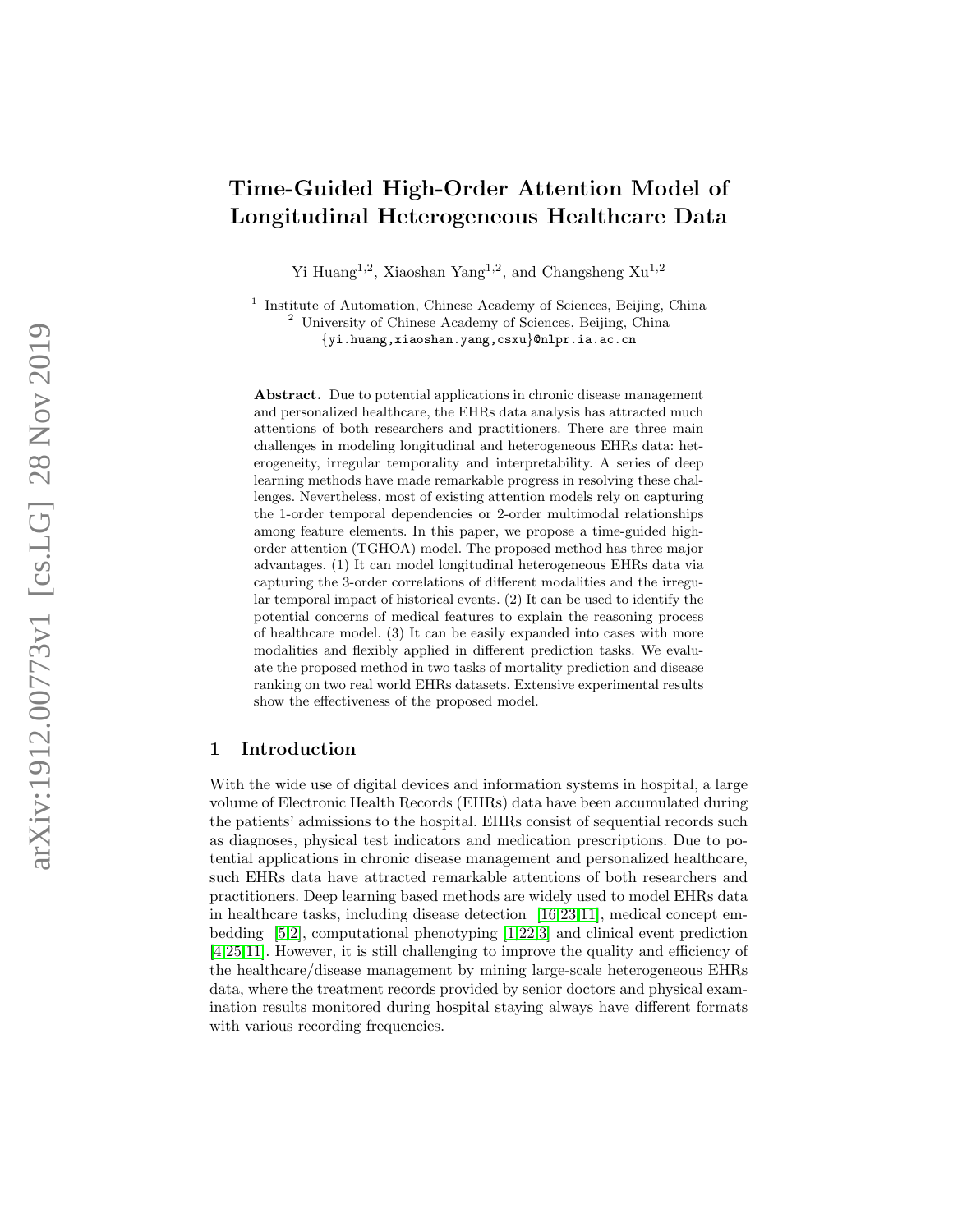There are three challenges in modeling the vast amount of longitudinal heterogeneous EHRs data: (1) Heterogeneity: EHRs data are collected from multiple devices and monitors. Multiple data streams are recorded for different destinations in different forms. For example, during a patient's hospital stay, primary diagnostic codes are recorded by doctors for developing treatment plan, while some physical examination results are recorded by medical instruments for monitoring and evaluating the patient's conditions. (2) Irregular temporality: On the one hand, the diagnostic codes and physical indicators are always sampled at different frequencies (e.g., ECG sampled dozens per second and vital signs sampled minutely). Moreover, the varying length of hospital staying also leads to the different length of the record sequence in different hospital visits. On the other hand, for a patient with multiple hospital visits, the time interval between two consecutive visits can vary from days to months. (3) Interpretability: It is important to improve the interpretability of the healthcare analysis model in addition to the prediction performance on EHRs sequence data. To help doctors and patients with a lot of complex EHRs data, a natural requirement is to identify the supporting evidences for the conclusions.

Over the past few years, a series of deep learning methods have made remarkable progress in resolving these challenges. Existing models often make efforts on improving the prediction performance by capturing the sequential manner of the EHRs data [\[8,](#page-12-5)[1\]](#page-11-2), or representing the recorded medical concepts[\[17](#page-12-6)[,5\]](#page-11-0). In order to getting interpretable results, attention-based models geared towards a specific form of input for a particular task. [\[6\]](#page-11-5) learns medical concepts with external knowledge. [\[7](#page-11-6)[,25\]](#page-12-4) learn to selectively attend on different medical features. Most of these models rely on aggregated features via capturing the 1-order temporal dependencies or 2-order multimodal relationships among feature elements of the EHRs data.

In fact, when evaluating patients' health condition, a doctor would comprehensively review both the past medical records and the current reports to find correlation factors, then focus on specific medical features, and make their decisions finally. This kind of reasoning process simultaneously explores the correlations of multiple data sources, such as medical diagnoses, lab indicators and the history medical events. Since most of existing attention models in healthcare only consider 1-order or 2-order relationships, the opportunity is likely to derive from learning high-order correlations (3-order and above) among feature elements. Learning these correlations effectively directs the appropriate attention to the relevant elements in different data modalities and at different time steps that are required to jointly solve the prediction task.

In this paper, we propose a Time-Guided High-Order Attention (TGHOA) model for analyzing the heterogeneous and irregular temporal longitudinal EHRs data. The proposed TGHOA jointly models the correlations of different types of longitudinal medical records and the irregular temporal impact of historical events. Specifically, we compute the one-hot medical diagnose feature by embedding scheme. The uniform representations of physical indicators with different recording frequencies and lengths are computed by convolution kernels. The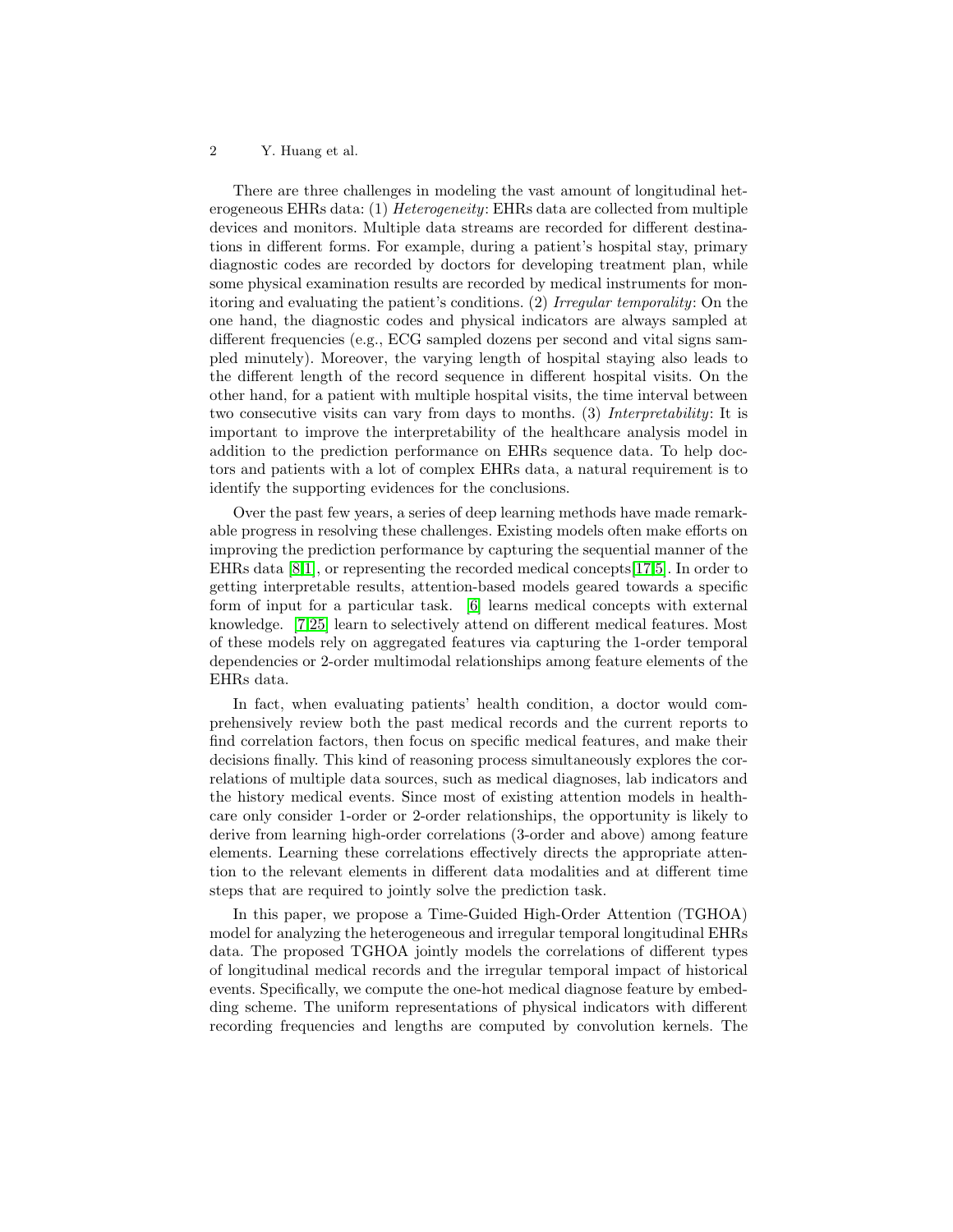diagnose features, physical indicator features and historical event features are comprehensively used to compute a relationship matrix which is further transformed to attention scores. Considering that a larger time interval between the previous visit and the current visit leads to less impact of the historical event feature, the time gap is used as an important factor to guide the attention computing. Finally, the attended features are combined together to predict patient's health. Figure [1](#page-4-0) shows the framework of the proposed method.

To summarize, the main contributions of this paper are as follows:

- The proposed method can model longitudinal heterogeneous EHRs data via an efficient 3-order attention mechanism, to simultaneously capture the correlations of different modalities and the irregular temporal impact of historical events.
- The proposed high-order attention module can be used to identify the potential concerns of medical features to explain the reasoning process of healthcare model.
- Due to the efficient computation formula of the proposed higher-order attention mechanism, it can be easily expanded into cases with more modalities and flexibly applied in different prediction tasks. In our work, we evaluate the proposed method in two tasks of mortality prediction and disease ranking on two real world EHRs datasets.

# 2 Related Work

Traditional health analysis system often depends on labor intensive efforts, such as expert-defined phenotyping [\[20](#page-12-7)[,18\]](#page-12-8) and manual feature engineering [\[24\]](#page-12-9). We briefly review the three kinds of deep learning based methods mostly related to our work.

Deep Learning on Longitudinal EHRs data. [\[15\]](#page-12-10) shows that RNN models, which can capture the dynamic relationships in sequential data, perform pretty good in large historical data of EHRs. In addition, [\[3\]](#page-11-3) found that the irregularity of longitudinal EHRs data would affect model performance and used Dynamic Time Warping (DTW) to match irregular temporal patterns in data sequences. [\[1\]](#page-11-2) proposed a novel LSTM architecture, which performs a subspace decomposition module and a time-decaying memory module followed by the standard gated architecture of LSTM, to handle time irregularities in sequences. These methods do not consider hidden inter-correlation between different medical variables in heterogeneous EHRs data and lack of interpretability.

Deep Learning on Heterogeneous EHRs data. [\[12\]](#page-12-11) designed a heterogeneous LSTM structure to explore multiple inter-correlations of different medical sequences with different lengths and record frequencies. [\[25\]](#page-12-4) proposed an efficient multi-channel attention model of multimodal EHRs time series. However, these models only focus on an instance encounter and do not consider the longitudinally historical records of patients.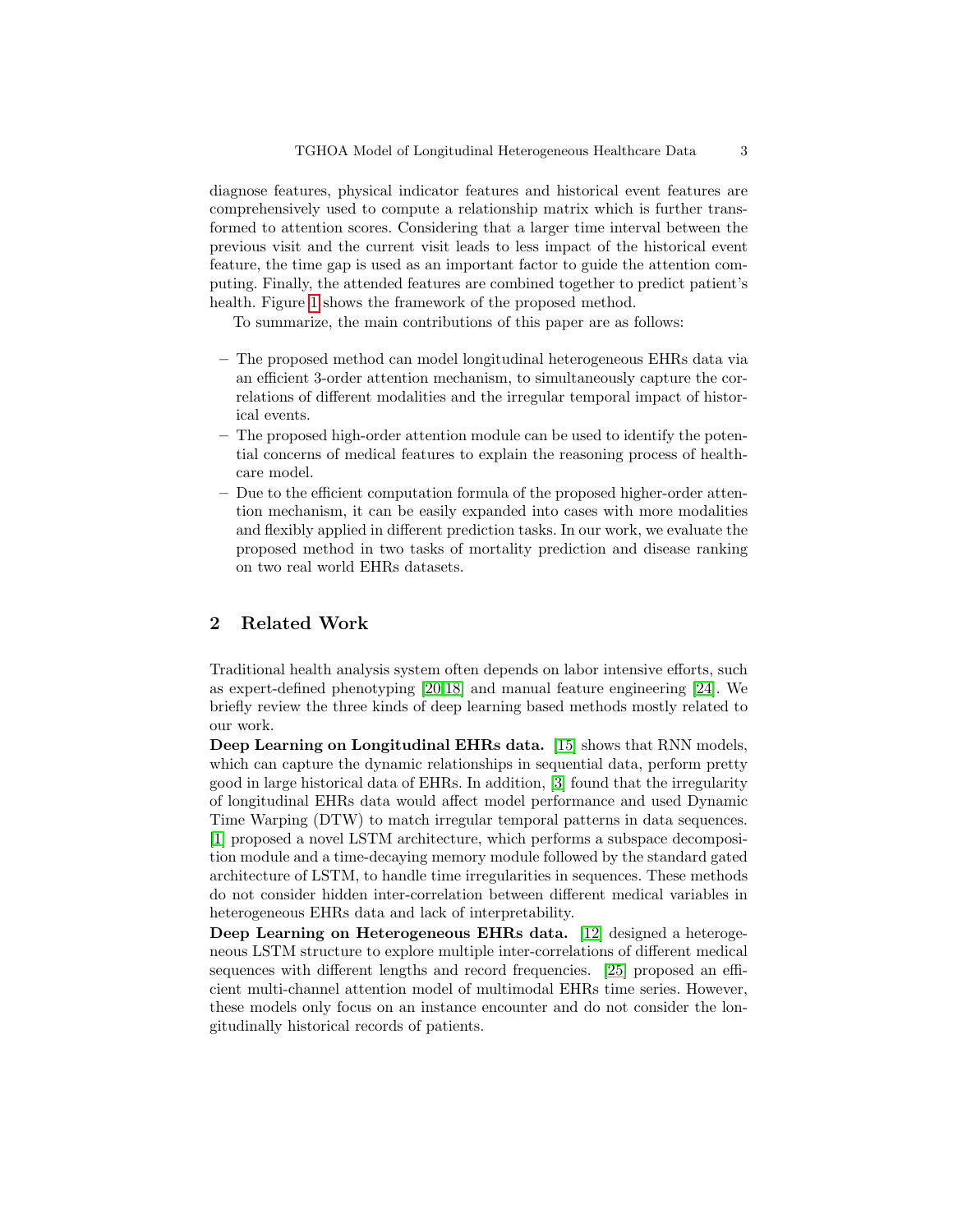Attention-based Interpretable Deep Methods. RETAIN [\[7\]](#page-11-6) used two RNNs to model visit-level and variable-level attention mechanisms. Thus it could determine which visit and which medical variable it should pay attention while doing predicting. GRAM [\[6\]](#page-11-5) used a graph-based attention model in two sequential diagnoses prediction tasks and one heart failure (HF) prediction task. This method could learn robust representations of medical code via a knowledge graph which describes medical ontology relationships. RAIM [\[25\]](#page-12-4) proposed a recurrent attentive and intensive model for analyzing the multimodal EHR time series. RAIM uses an efficient multi-channel attention on continuous monitored data, which is guided by discrete clinical data. Different from these works, we design a high-order attention module to jointly handle the irregular temporality and heterogeneity of the EHRs data.

### <span id="page-3-1"></span>3 Methods

In this section, we first define the notations describing the original EHRs events sequence, followed by representation methods of two types of heterogeneous sequential data. Then we describe the details of the proposed time-guided highorder attention module. Finally, we introduce the decision-making process based on the attended features. Figure [1](#page-4-0) shows an overview of our method.

#### <span id="page-3-0"></span>3.1 Notations

To reduce clutter, we will introduce our method for a single patient. We define a patient's t-th visit to hospital as one EHRs event  $\mathcal{E}^t$ , and multiple visits are denoted as a EHRs event sequence  $\mathcal{P} = \{\mathcal{E}^1, \mathcal{E}^2, \ldots, \mathcal{E}^t, \ldots, \mathcal{E}^T\}$  where T is the number of this patient's all visits. Each visit  $\mathcal{E}^t = \{D^t, W^t\}$  where  $D^t$  is an integrated set of discrete diagnoses data indicating what diseases are the patient suffering from.  $W<sup>t</sup>$  is a set of lab results, such as *saturation of pulse*  $O<sub>2</sub>$  and arterial blood pressure.  $y$  is patient's groundtruth health evaluation after the  $T$ visits. In the experiment,  $y$  is death rate in the mortality estimation task and the grade of diseases in the disease ranking task.

Patients would be diagnosed with different diseases, so the number of elements in  $D^t$  is varying in different visits. We denote  $D^t = \{d_1^t, d_2^t, \ldots, d_{n_u}^t\}$ , where  $\boldsymbol{d}_n^t \in \mathbb{R}^{|\mathcal{D}|}$  is a one-hot representing of patient's *n*-th disease in *t*-th visit. The  $D$  denotes the medical code set. The  $|D|$  is the number of unique medical codes of diseases. The  $n_u$  is the number of diseases that the patient is suffering from. The lab indicator set  $W^t = \{\boldsymbol{w}_1^t, \boldsymbol{w}_2^t, \dots, \boldsymbol{w}_{n_v}^t\}$ , where  $\boldsymbol{w}_i^t$  denotes *i*-th lab indicator at the t-th visit of the patient.

### 3.2 EHRs Data Representation

In this section, we introduce how to to represent two types of heterogeneous data respectively. The expressive data representations are very important for capturing their correlation patterns.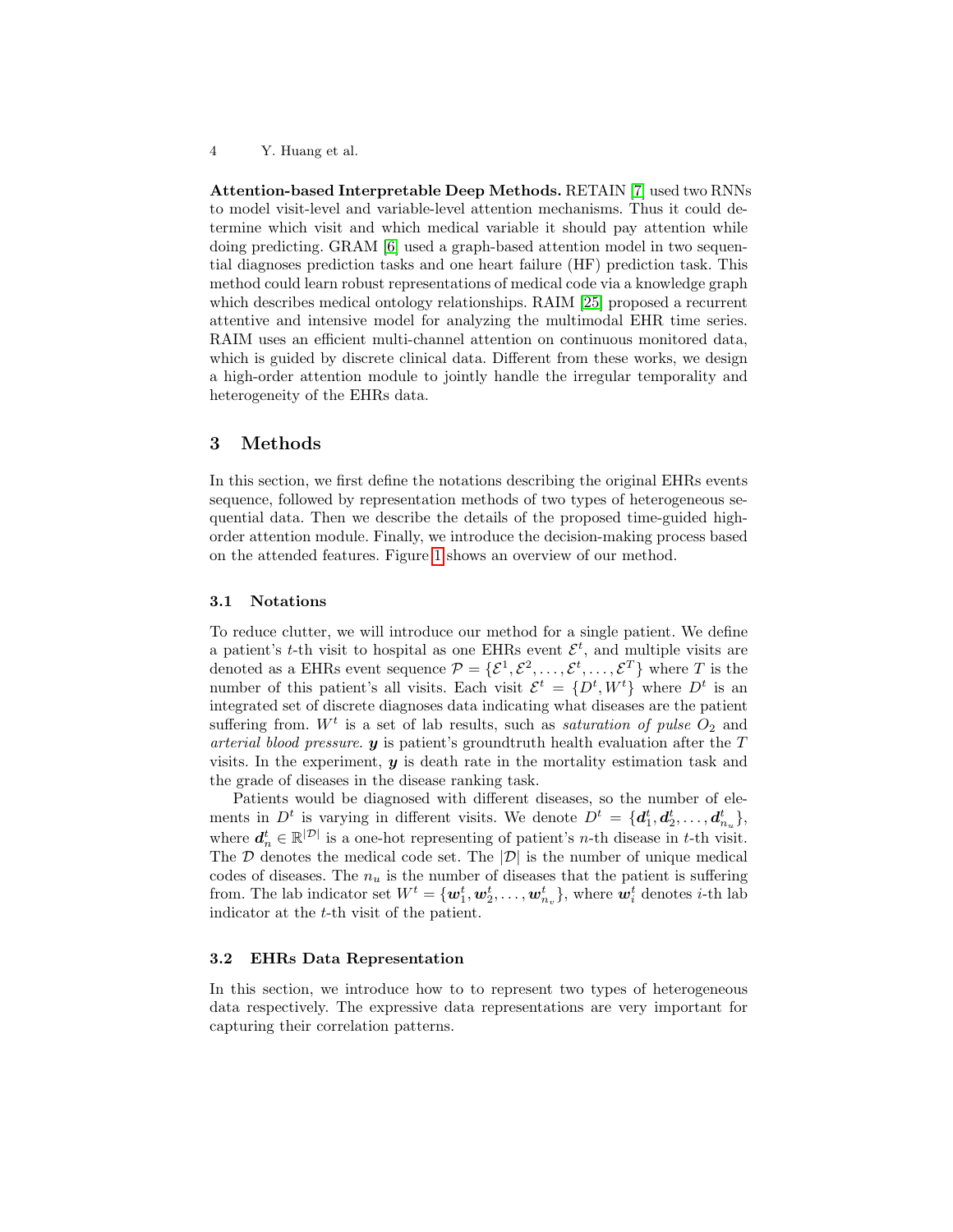

<span id="page-4-0"></span>Fig. 1. An overview of the proposed model.

**Diagnose Embedding** Given a medical code representation  $d_n^t \in \mathbb{R}^{|\mathcal{D}|}$ , we can obtain its embedding representation  $u_n^t \in \mathbb{R}^{d_u}$  as follows:

$$
u_n^t = \Theta_e d_n^t \tag{1}
$$

where  $\Theta_e \in \mathbb{R}^{d_u \times |\mathcal{D}|}$  is a learned embedding matrix and  $d_u$  is the dimension of the embedding vector. Thus the diagnostic information  $D<sup>t</sup>$  is transformed to  $U^t = \{\bm{u}_1^t, \bm{u}_2^t, \dots, \bm{u}_{n_u}^t\}.$ 

Lab Indicator Feature Extracting As mentioned in Section [3.1](#page-3-0) that lengths of lab indicator waveforms are different within a single visit. Besides, a lab indicator has different length in multiple visits. To uniformly represent these indicator waveforms, we design a one-dimension convolutional neural network to extract the fixed length features:

$$
\boldsymbol{v}_i^t = f_i(\boldsymbol{w}_i^t) \tag{2}
$$

where  $f_i(\cdot)$  is a two-layer convolutional neural network. The first convolutional block consists of a convolution layer, a max-pooling layer and a activation function ReLu. The second convolutional block consists of a convolution layer and a max-overtime pooling layer [\[14\]](#page-12-12), which is applied to naturally deals with variable waveform lengths. So we could get the feature representation  $v_i^t \in \mathbb{R}^{d_v}$  of the lab indicator  $w_i^t$  with a fixed-length. For different lab indicators, we initialize different network parameters of  $f_i(\cdot)$  to compute their features respectively. And the network parameters are shared among different visits for the same lab indicator. Then the final feature of  $n_v$  lab indicators in t-th visit are represented as  $V^t = \{ \bm{v}_1^t, \bm{v}_2^t, \dots, \bm{v}_{n_v}^t \}.$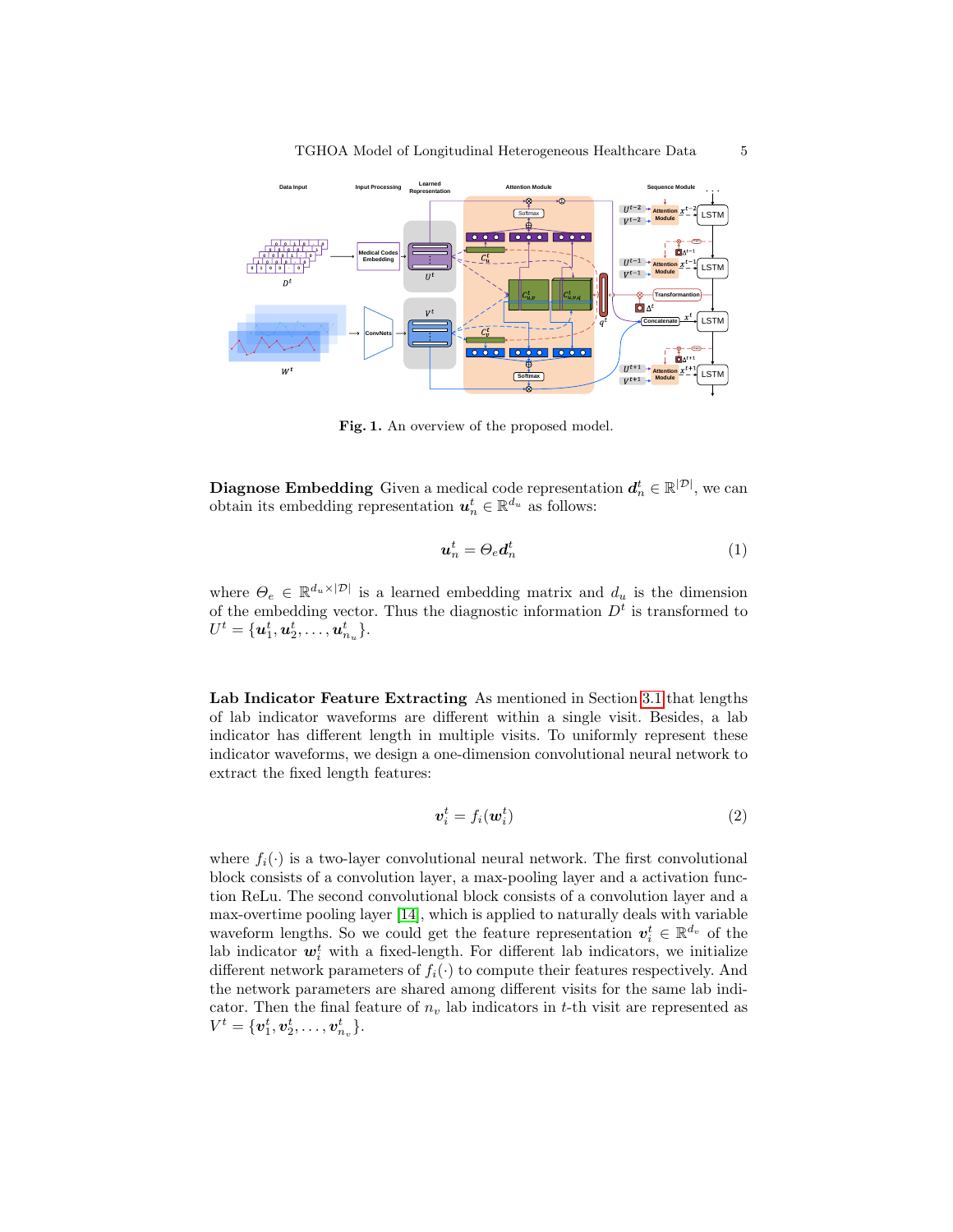### 3.3 Time-Guided High-Order Attention

In the following parts, we will refer to the iteration of LSTM with a single step using notations as follows:

<span id="page-5-0"></span>
$$
\boldsymbol{h}^t, \boldsymbol{c}^t = \text{LSTM}(\boldsymbol{x}^t, \boldsymbol{h}^{t-1}, \boldsymbol{c}^{t-1})
$$
\n(3)

where  $\mathbf{h}^t \in \mathbb{R}^d$  is the LSTM hidden state vecotor,  $\mathbf{c}^t \in \mathbb{R}^d$  is the LSTM memory cell vecotor and  $x^t$  is the LSTM input vector which contains the information of  $U<sup>t</sup>$  and  $V<sup>t</sup>$ . Here we use d to denote the dimensionality of hidden vectors.

Subsequently we consider the attention mechanism as an importance model with each part computing "importance" of medical variable from each types of data. We use  $\lambda_{u,q}$  and  $\lambda_{v,q}$  to denote the intra-sequence temporality of two types of sequential data.  $\lambda_{u,v}$  expresses inter-sequence correlation between two data sequences.  $\lambda_{u,v,q}$  captures third-order correlation among two types of sequential data and the history event feature. We compute the importance scores  $\alpha_u$  and  $\alpha_v$  of the medical diagnose representations and the lab indicator features by combination of intra-sequence irregular temporality unit, inter-sequence correlation unit, third-order correlation unit:

$$
\begin{aligned}\n\alpha_u^t(i_u) &= \sigma(\eta_1 \lambda_{u,q}^t(i_u) + \eta_2 \lambda_{u,v}^t(i_u) + \eta_3 \lambda_{u,v,q}^t(i_u) + \eta_4) \\
\alpha_v^t(i_v) &= \sigma(\varepsilon_1 \lambda_{v,q}^t(i_v) + \varepsilon_2 \lambda_{u,v}^t(i_v) + \varepsilon_3 \lambda_{u,v,q}^t(i_v) + \varepsilon_4)\n\end{aligned} \tag{4}
$$

<span id="page-5-1"></span>here,  $\eta_i$  and  $\varepsilon_i$  are learned parameters and  $\sigma(\cdot)$  refers to the Softmax operation over  $i_u \in \{1, \ldots, n_u\}$  and  $i_v \in \{1, \ldots, n_v\}$  respectively. Such a linear combination of units provides extra flexibility for the model, since it can learn the reliability of the unit from the data.

<span id="page-5-2"></span>Intra-sequence Irregular Temporality The intra-sequence irregular temporality unit is designed to calculate the importance of medical factors from intra-sequence data based on the historical event feature. We first define attention query  $q<sup>t</sup>$  as the nonlinearly transformed feature of the previous memory  $c^{t-1}$  by a one-layer neural network. What's more, considering that the reference value of historical records would change over time, we use a decaying function  $g(\Delta^t) = 1/\log(e + \Delta^t)$  [\[19](#page-12-13)[,1\]](#page-11-2) as time guidance to adjust impact of historical memory.  $\Delta^t$  is an irregular time interval between two neighborhood visits. So the memory query is obtained via:

$$
\boldsymbol{q}^t = g(\Delta^t) \tanh(\Theta_d \boldsymbol{c}^{t-1} + b_d) \tag{5}
$$

where  $\Theta_d$  and  $b_d$  are learned parameters.

The intra-sequence irregular temporality attention weights are formally formulated as:

$$
\lambda_{u,q}^{t}(i_{u}) = \tanh\left((\Theta_{u_{1}}\boldsymbol{u}_{i_{u}}^{t})^{\mathrm{T}}\Theta_{u,q}\boldsymbol{q}^{t}\right)
$$
  

$$
\lambda_{v,q}^{t}(i_{v}) = \tanh\left((\Theta_{v_{1}}\boldsymbol{v}_{i_{v}}^{t})^{\mathrm{T}}\Theta_{v,q}\boldsymbol{q}^{t}\right)
$$
(6)

where  $\Theta_{u_1} \in \mathbb{R}^{d \times d_u}$ ,  $\Theta_{v_1} \in \mathbb{R}^{d \times d_v}$ ,  $\Theta_{u,q}$  and  $\Theta_{v,q} \in \mathbb{R}^{d \times d}$  are trainable parameters.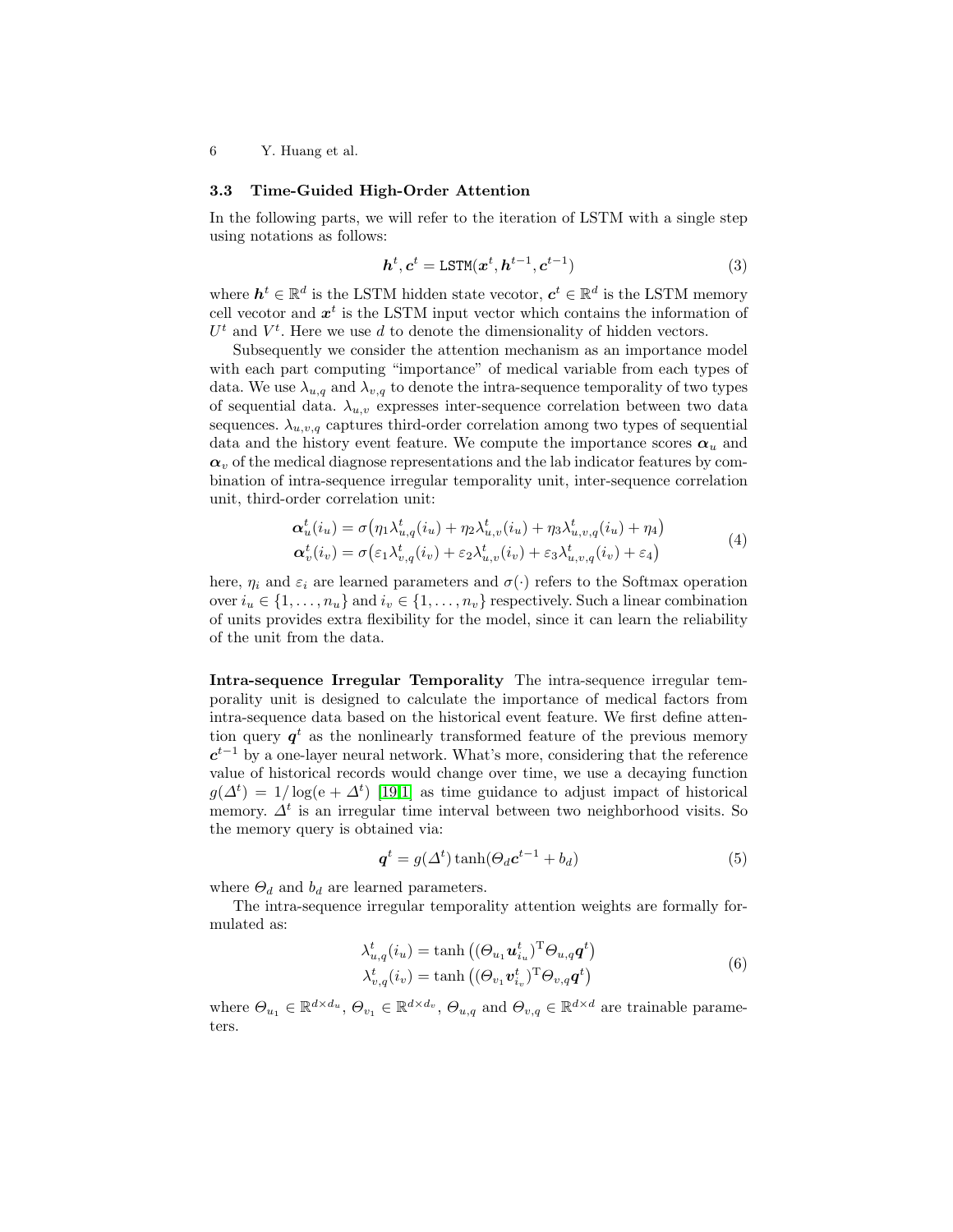Inter-sequence Correlation Besides the mentioned temporal dependencies of each data sequence, we now introduce a inter-sequence correlation unit, which is able to learn the correlation between the representations of two data sequences. We use a relationship matrix  $C_{u,v}$  between data sequences  $U^t$  and  $V^t$ , where each entry is calculated as follows:

$$
C_{u,v}^t(i_u,i_v) = (\Theta_{u_2} \mathbf{u}_{i_u}^t)^{\mathrm{T}} \Theta_{v_2} \mathbf{v}_{i_v}^t. \tag{7}
$$

The  $\Theta_{u_2} \in \mathbb{R}^{d \times d_u}$  and  $\Theta_{v_2} \in \mathbb{R}^{d \times d_v}$  are trainable parameters.  $C^t_{u,v}(i_u,i_v)$  measures the correlation between the  $i<sub>u</sub>$ -th diagnostic code and the  $i<sub>v</sub>$ -th lab indicator. Therefore, to retrieve the attention for a specific diagnostic code or lab indicator, we convolve the matrix along the corresponding feature dimension using a  $1 \times 1$  dimensional kernel. Specifically,

$$
\lambda_{u,v}^t(i_u) = \tanh\left(\sum_{i_v=1}^{n_v} \theta_{v_2}(i_v) C_{u,v}^t(i_u, i_v)\right)
$$
  

$$
\lambda_{u,v}^t(i_v) = \tanh\left(\sum_{i_u=1}^{n_u} \theta_{u_2}(i_u) C_{u,v}^t(i_u, i_v)\right)
$$
 (8)

where  $\theta_{v_2} \in \mathbb{R}^{n_v}$  and  $\theta_{u_2} \in \mathbb{R}^{n_u}$  are trainable parameters.

Time-guided Inter-sequence Correlation We formulate the high-order correlation between historical records and all data sequences as follows:

$$
C_{u,v,q}^t(i_u,i_v) = (\Theta_{u_3} \boldsymbol{u}_{i_u}^t \odot \Theta_q \boldsymbol{q}^t)^{\mathrm{T}} \Theta_{v_3} \boldsymbol{v}_{i_v}^t
$$
\n
$$
(9)
$$

where  $\Theta_{u_3} \in \mathbb{R}^{d \times d_u}$ ,  $\Theta_{v_3} \in \mathbb{R}^{d \times d_v}$  and  $\Theta_q \in \mathbb{R}^{d \times d}$  are trainable parameters. Similar to the inter-sequence correlation unit, we use the relationship matrix  $C_{u,v,q}^t(i_u,i_v)$  to compute correlated attention scores for each data sequence:

$$
\lambda_{u,v,q}^{t}(i_{u}) = \tanh\left(\sum_{i_{v}}^{n_{v}} \theta_{v_{3}}(i_{v}) C_{u,v,q}^{t}(i_{u}, i_{v})\right)
$$

$$
\lambda_{u,v,q}^{t}(i_{v}) = \tanh\left(\sum_{i_{u}}^{n_{u}} \theta_{u_{3}}(i_{u}) C_{u,v,q}^{t}(i_{u}, i_{v})\right)
$$
(10)

where  $\theta_{v_3} \in \mathbb{R}^{n_v}$  and  $\theta_{u_3} \in \mathbb{R}^{n_u}$  are trainable parameters.

### 3.4 Prediction Model

After obtaining attention scores  $\alpha_u(i_u)$  and  $\alpha_v(i_v)$  for medical diagnoses and lab indicators, the attended features of different data sequences can be calculated respectively. We obtain the final representation of medical codes via attentive mean-pooling as following:

$$
\hat{\boldsymbol{u}}^t = \sum_{i_u=1}^{n_u} \alpha_u(i_u) \boldsymbol{u}_{i_u}^t \tag{11}
$$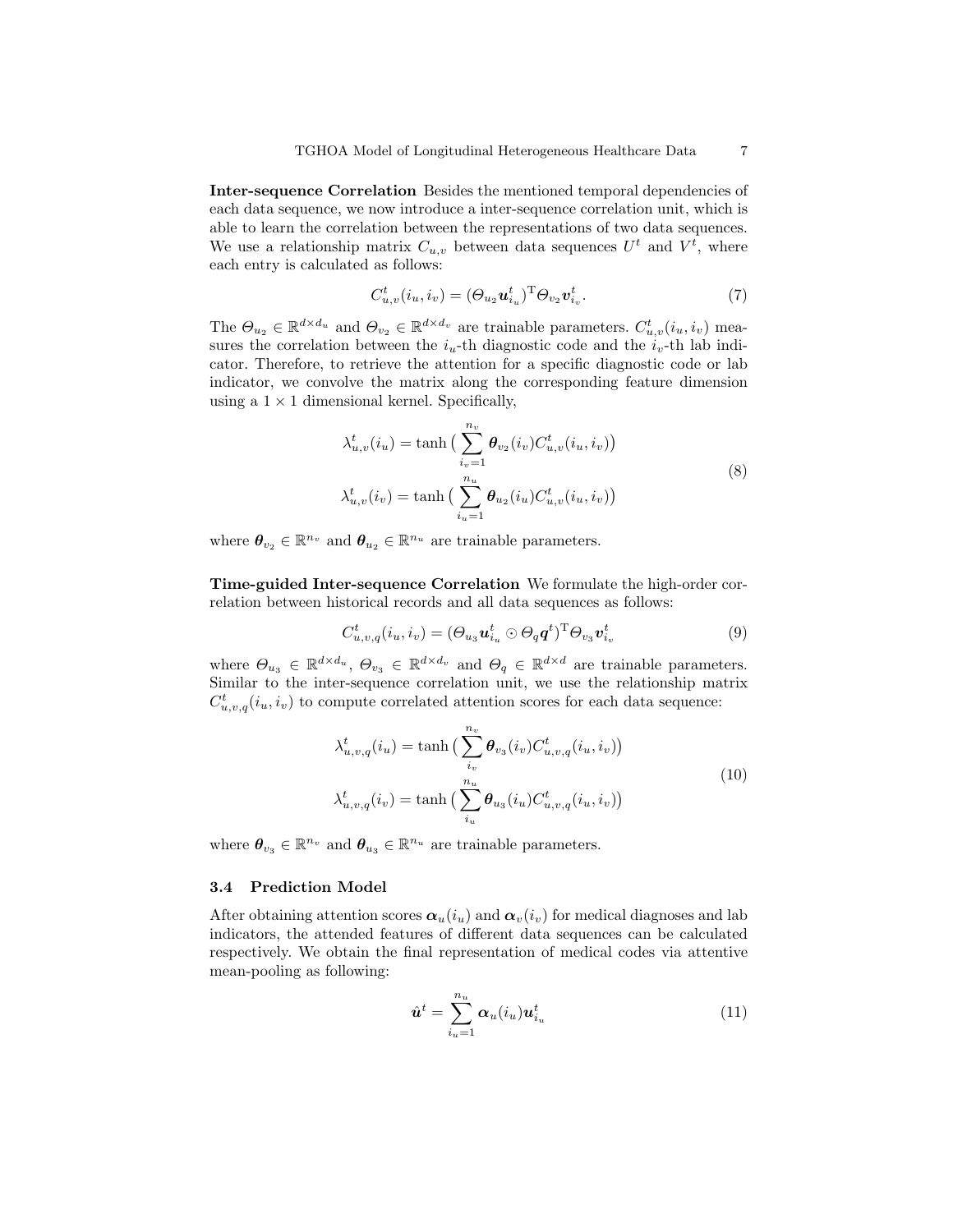For all features of lab indicators, we concatenate them with attention weights:

$$
\hat{\boldsymbol{v}}^t = \boldsymbol{\alpha}_v(1)\boldsymbol{v}_1^t \oplus \boldsymbol{\alpha}_v(2)\boldsymbol{v}_2^t \oplus \ldots \oplus \boldsymbol{\alpha}_v(n_v)\boldsymbol{v}_{n_v}^t.
$$
\n(12)

We further concatenate the attended medical diagnose feature  $\hat{u}^t$  and lab indicator feature  $\hat{\mathbf{v}}^t$  and get  $\mathbf{x}^t = [\hat{\mathbf{u}}^t, \hat{\mathbf{v}}^t]$ . Then, we feed  $\mathbf{x}^t$  as input into the LSTM sequence model described in Eq. [\(3\)](#page-5-0). After obtaining the final state  $h^T$ , the estimated distribution over possible patient's health evaluation  $y$  is given by:

$$
\hat{\mathbf{y}} = \text{Softmax}(\Theta_o f_o(\mathbf{h}^T) + b_o) \tag{13}
$$

where  $f_o(\cdot)$  a fully-connected layer followed by activation function ReLu. The  $\Theta_o$  and  $b_o$  are learnable parameters of the output layer.

The parameters of all modules are trained end-to-end together by minimizing the following cross entropy loss:  $\mathcal{L} = -\mathbf{y}^{\mathrm{T}} \log \hat{\mathbf{y}} + (1 - \mathbf{y})^{\mathrm{T}} \log(1 - \hat{\mathbf{y}}).$ 

### 4 Experiments

#### 4.1 Data

In our experiment, we adopt two real world EHRs datasets, namely MIMIC-III [\[13\]](#page-12-14) and PPMI [\[9\]](#page-12-15). For the MIMIC-III dataset, the proposed high-order attention model is applied to a binary classification task of predicting whether the patient would die or survive in ICU. For the PPMI dataset, the proposed attention model is applied in prediction of disease ranking.

MIMIC-III Dataset Medical Information Mart for Intensive Care III (MIMIC-III) is a publicly available multimodal EHRs dataset comprising deidentified health data associated with critical care patients in Beth Israel Deaconess Medical Center over 11 years [\[13\]](#page-12-14). The data contains vital signs, laboratory measurements, diagnostic codes, survival data of 46,520 patients. In the mortality prediction task, we only consider a subset of this dataset. We extract data of patients who have more than two hospital visits. In order to acquire better generalization ability, we choose 1,629 diagnostic codes, whose total frequency of occurrence is greater than 95% in the dataset. For the lab indicators, we choose heart rate, saturation of pulse  $O_2$ , blood glucose and arterial blood pressure from the CHARTEVENTS table as primary physical examination data. We finally get 9,171 records of 2,348 patients. We randomly split the dataset into training and testing sets with a ratio of 4:1. The groundtruth mortality rate in the pre-processed dataset is about 22.7%.

PPMI Dataset Parkinson's Progression Markers Initiative (PPMI) is an observational clinical and longitudinal study comprising evaluations of people with Parkinson's disease (PD), those people with high risk, and those who are healthy [\[9\]](#page-12-15). We refer to [\[3\]](#page-11-3) for data pre-processing. In our experiments, we use medication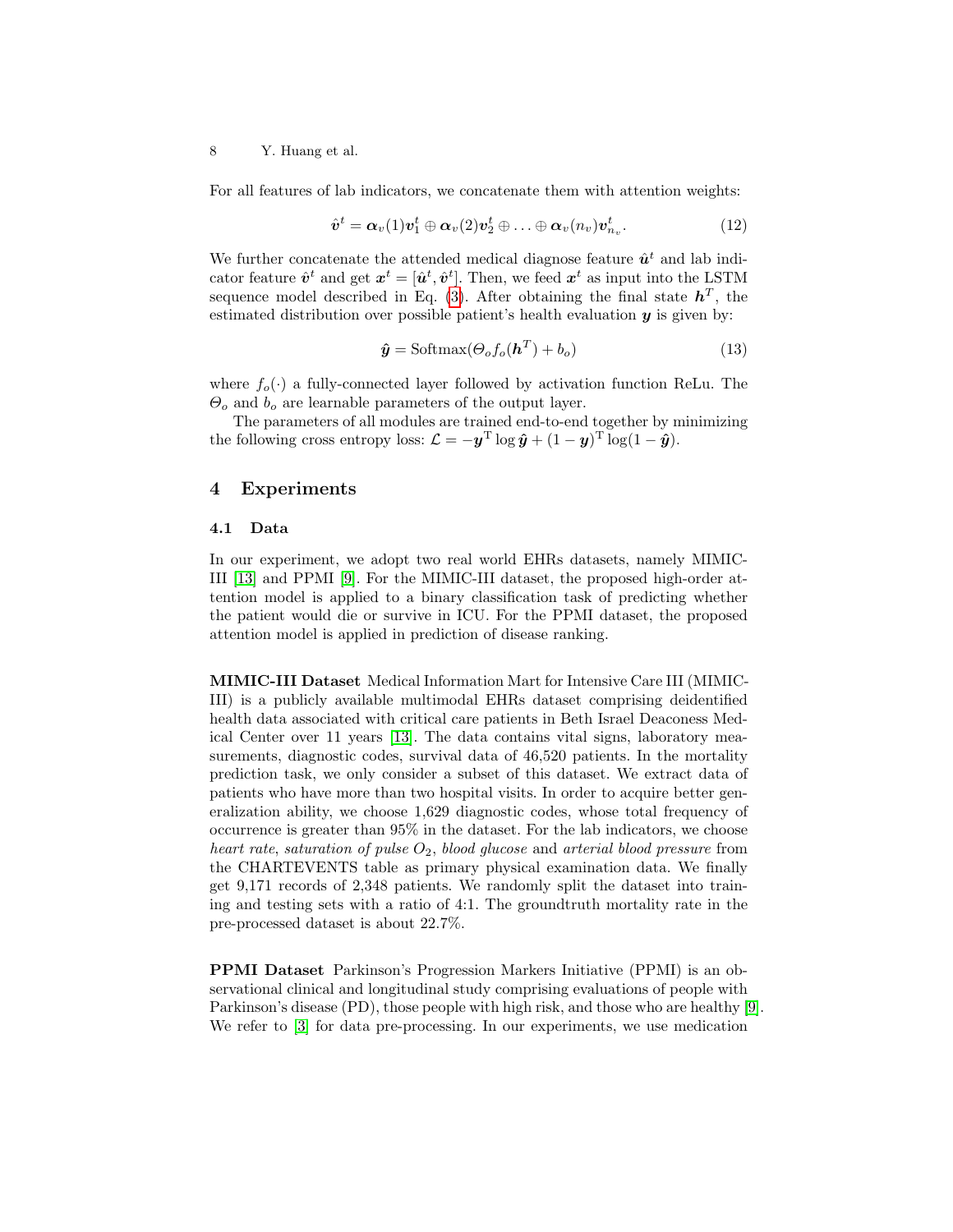<span id="page-8-0"></span>

| Model         | MIMIC-III |        |                                                 | <b>PPMI</b> |        |        |
|---------------|-----------|--------|-------------------------------------------------|-------------|--------|--------|
|               |           |        | Accuracy AUC-PR AUC-ROC Accuracy AUC-PR AUC-ROC |             |        |        |
| LSTM          | 0.7790    | 0.8520 | 0.8555                                          | 0.8319      | 0.8669 | 0.9595 |
| LSTM-Att      | 0.7811    | 0.8710 | 0.8766                                          | 0.8319      | 0.9180 | 0.9747 |
| T-LSTM        | 0.7854    | 0.8643 | 0.8643                                          | 0.8230      | 0.8998 | 0.9660 |
| <b>RETAIN</b> | 0.8047    | 0.8704 | 0.8772                                          | 0.8584      | 0.9213 | 0.9755 |
| $LSTM+TGA$    | 0.7961    | 0.8769 | 0.8829                                          | 0.8407      | 0.9185 | 0.9764 |
| $LSTM + CoA$  | 0.7876    | 0.8602 | 0.8664                                          | 0.8496      | 0.9312 | 0.9808 |
| TGCoA         | 0.8062    | 0.8878 | 0.8867                                          | 0.8673      | 0.9408 | 0.9837 |
| <b>TGHOA</b>  | 0.8155    | 0.9091 | 0.9071                                          | 0.8938      | 0.9581 | 0.9883 |

Table 1. Performance Comparison of Models on Prediction Task

prescriptions as medical codes and choose 318 physical examination features as lab indicators according to [\[21\]](#page-12-16). As a result, we get 13,768 records of 586 patients. We randomly split the dataset into training and testing sets with a ratio of 4:1. For the groundtruth labels, we use Hoehn and Yahr (NHY) scale scores [\[10\]](#page-12-17) which describe how the motor functions of PD patients deteriorate.

#### 4.2 Implementation

All the model parameters introduced in Section [3](#page-3-1) are randomly initialized and trained in an end-to-end form. We use RMSProp optimizer with gradient descent to train the model. Instead of padding the sequences to the same length, we use the sequences with same number of visits to form a training batch. The learning rate is set to 0.001. Dimension of the medical code embedding is 64. The dimension of the LSTM hidden layer is set to 128. The unit of  $\Delta^t$  is set to year on the MIMIC-III dataset and day on the PPMI dataset respectively.

To evaluate the performance of the proposed model, we compare it with the following baseline models:

- LSTM: We use basic LSTM as a simple baseline model. Without considering the irregular temporal impact and inter-correlations of EHRs data, we feed the mean-pooled feature  $\bar{u}^t$  and mean-concatenated feature  $\bar{v}^t$  into the LSTM instead of the attended feature  $\hat{u}^t$  and  $\hat{v}^t$ .
- $-$  LSTM+Att: This model uses LSTM with attention mechanism which only considers the intra-sequence temporal unit without time-guided query.
- T-LSTM [\[1\]](#page-11-2): T-LSTM uses a decaying function of time interval to adjust previous memory cell  $c_{t-1}$  which affects current output in LSTM. We set T-LSTM as a baseline model which considers the characteristic of varying time intervals in EHRs sequences.
- RETAIN [\[7\]](#page-11-6): RETAIN uses two RNNs to model visit-level and variablelevel attention. It could detect influential past visits and clinical variables.
- $-$  LSTM+TGA: This model uses LSTM with interactive attention mechanism which only considers the intra-sequence irregular temporality item  $\lambda_{u,q}^t$ and  $\lambda_{v,q}^{t}$  in Eq. [\(4\)](#page-5-1).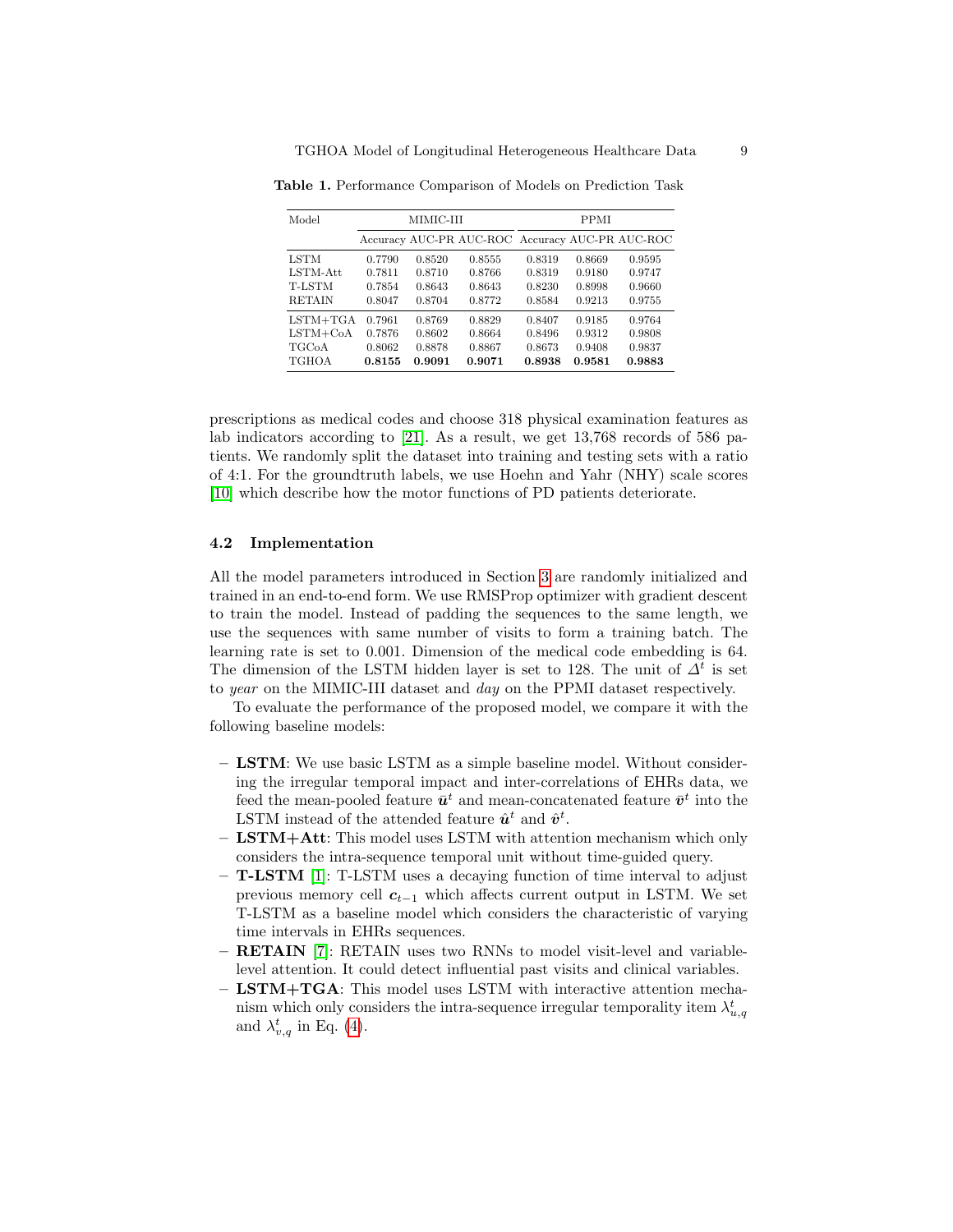

<span id="page-9-0"></span>Fig. 2. The effects of time-guided strategies.

- LSTM+CoA: This model uses LSTM with interactive attention mechanism which considers only the inter-sequence correlation item  $\lambda_{u,v}^t$  in Eq. [\(4\)](#page-5-1).
- $-$  TGCoA: This model uses LSTM with attention mechanism which considers both the intra-sequence irregular temporality item  $\lambda_{u,q}^t$  and  $\lambda_{v,q}^t$ , and the inter-sequence correlation item  $\lambda_{u,v}^t$  in Eq. [\(4\)](#page-5-1).
- TGHOA: This is the proposed time-guided high-order attention model which considers all attention items as shown in Eq. [\(4\)](#page-5-1).

### 4.3 Result Analysis

The prediction results obtained by all baselines are measured by three evaluation metrics including Accuracy, AUC-PR and AUC-ROC. Table [1](#page-8-0) shows the experimental results on both MIMIC-III and PPMI datasets. As shown, The proposed TGHOA outperforms all other models on both datasets.

For the mortality prediction task on the MIMIC-III dataset, LSTM+TGA performs better than LSTM+Att. It indicates intra-sequence irregular temporality unit could better capture the irregular temporal impact than LSTM+Att which do not consider time intervals of sequential data. We also get better performance than RETAIN Besides, LSTM+TGA has better performance than T-LSTM. It shows that considering irregular temporal impact with time-guided attention is more effective. LSTM+CoA has higher scores compared to LSTM model. It indicates that considering the inter-correlation between two types of EHRs data via attention mechanism is helpful. The model LSTM+CoA that incorporates the intra-sequence irregular temporality unit and the inter-source correlation unit further improves the performance. Lastly, the proposed model TGHOA that considers the time-guided high-order correlations obtains the best performance. For the parkinson ranking task on the PPMI dataset, the proposed TGHOA has similar performance improvements over baseline models.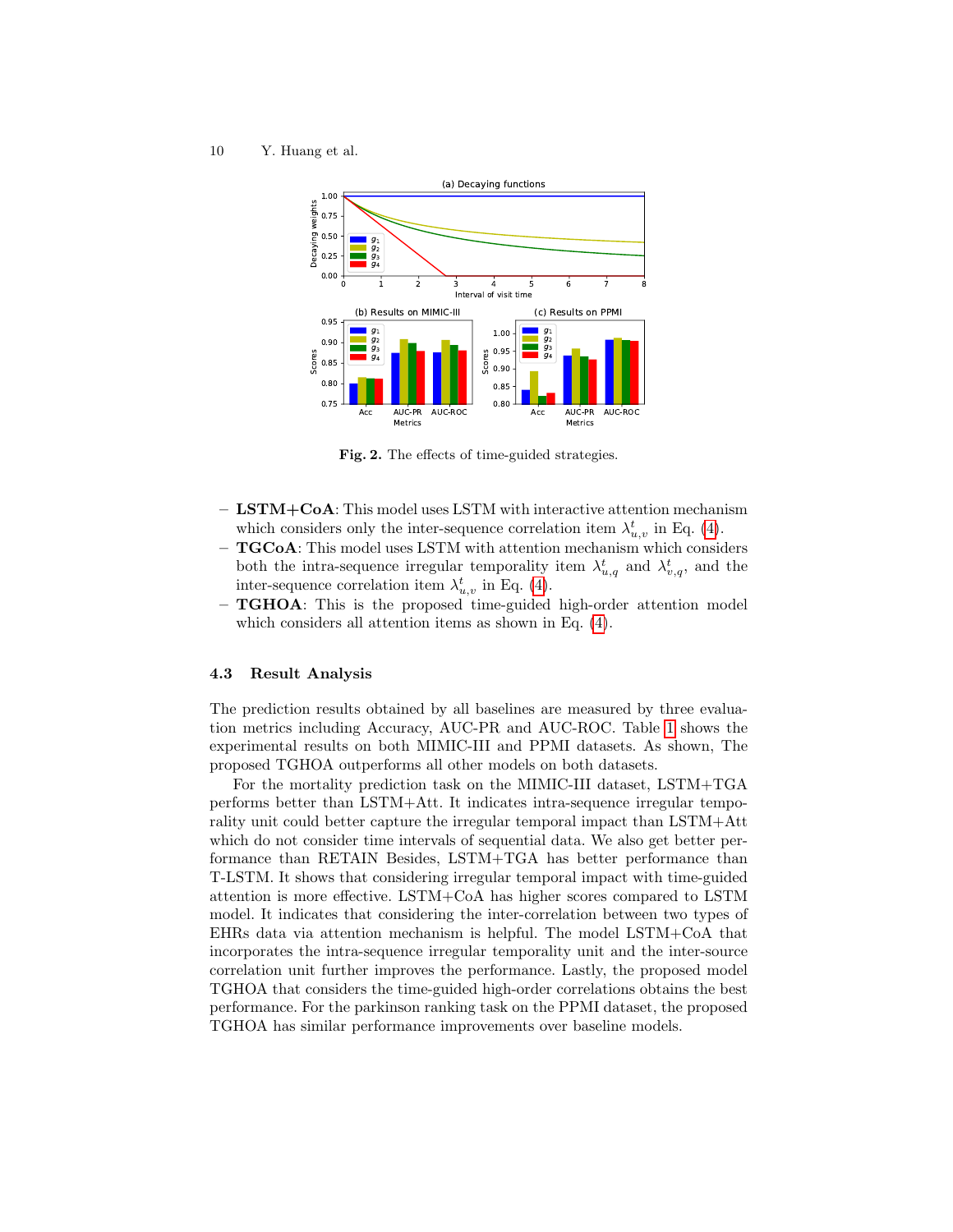<span id="page-10-0"></span>Table 2. Diagnoses ranked according to attention scores.

| Model               | Diagnoses (ICD-9 Code)                                                                                                                                                                                                                                   |
|---------------------|----------------------------------------------------------------------------------------------------------------------------------------------------------------------------------------------------------------------------------------------------------|
| TGHOA               | Acidosis $(276.2)$ ; History of kidney neoplasm $(V10.52)$ ;<br>Urinary complications $(997.5)$ ; Atrial fibrillation $(427.31)$ ;<br>Other noninfectious disorders of lymphatic channels (457.8);<br>Other iatrogenic hypotension (458.29)              |
| $_{\mathrm{TGCoA}}$ | Other noninfectious disorders of lymphatic channels (457.8);<br>Acidosis $(276.2)$ ; History of kidney neoplasm $(V10.52)$ ;<br>Atrial fibrillation (427.31); Urinary complications (997.5);<br>Other iatrogenic hypotension (458.29)                    |
|                     | LSTM+CoA Atrial fibrillation $(427.31)$ ; Other iatrogenic hypotension $(458.29)$ ;<br>Urinary complications $(997.5)$ ; History of kidney neoplasm $(V10.52)$ ;<br>Acidosis $(276.2)$ ;<br>Other noninfectious disorders of lymphatic channels (457.8); |
|                     | LSTM+TGA Urinary complications (997.5); Other iatrogenic hypotension (458.29);<br>Atrial fibrillation $(427.31)$ ; Acidosis $(276.2)$ ;<br>History of kidney neoplasm $(V10.52)$ ;<br>Other noninfectious disorders of lymphatic channels (457.8);       |

### 4.4 Effects of Time-Guided Strategy

In the proposed method, the high-order attention module jointly considers the correlation between different modalities and the irregular temporal impact of historical memory. To further analysis the time-guided attention scheme, we investigate the effects of different time-guided functions to the performance of TGHOA. We compare four kinds of decaying functions including  $g_1(\Delta^t) = 1$ without any decaying,  $g_2(\Delta^t) = 1/\log(\Delta^t + e)$ ,  $g_3(\Delta^t) = e/(\Delta^t + e)$  and  $g_4(\Delta^t) =$ max $\{0, 1-\Delta^t/e\}$ . Here, the  $g_2$  is the adopted decaying function of the proposed method as introduced in Section [3.3.](#page-5-2) Figure  $2(a)$  shows four function curves. Note that the unit of  $\Delta^t$  is year on the MIMIC-III dataset and day on the PPMI dataset respectively. Figure [2\(](#page-9-0)b) shows results obtained by our method with four decaying functions.

When using  $g_1$  as a guided function without time decaying, our model obtains worst performance. This further demonstrates that the time-guided attention scheme works well for modeling longitudinal EHRs data. What's more, the decaying function  $g_2$  performs better than  $g_3$  and  $g_4$ . It indicates that if the attention model forgets the history feature too quickly, we can only make a suboptimal health assessment, especially obvious on the PPMI dataset.

#### 4.5 Case Study

A key advantage of our model is its interpretability. We conduct a case study of an unseen patient in the testing set of the MIMIC-III dataset.

In Table [2,](#page-10-0) we rank the diagnostic codes according to their attention scores. We could see that Acidosis (276.2) and History of kidney neoplasm (V10.52), which have high fatality rate, have got high attention scores in TGHOA. While other diseases are complications which would not directly cause death. This results demonstrate that proposed attention mechanism gives reasonable cues of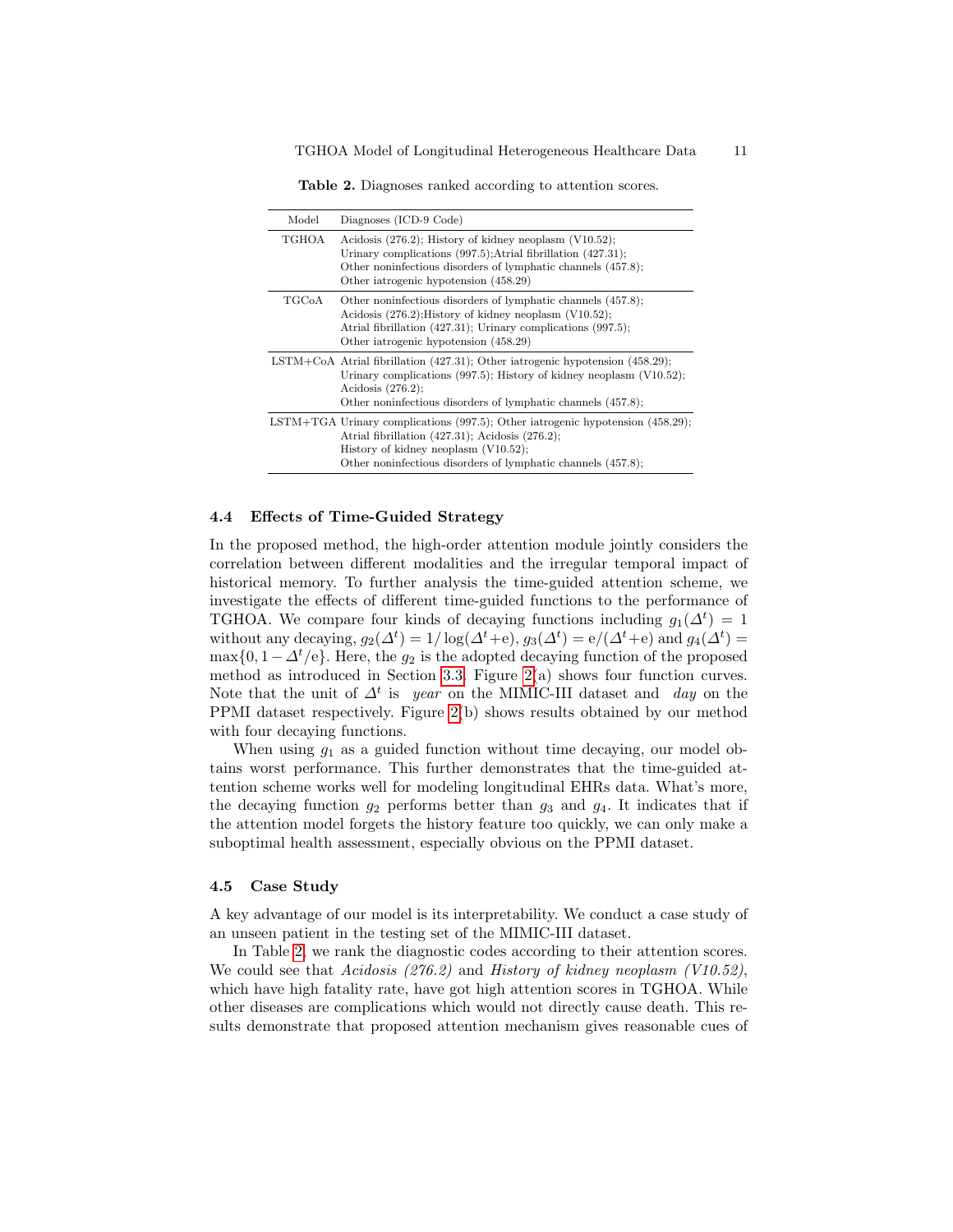the medical features for the mortality prediction. On the other hand, TGHOA and TGCoA generate very different attention scores of the medical feature Other noninfectious disorders of lymphatic channels (457.8) while other diagnoses have similar rank. The LSTM+CoA and LSTM+TGA have distinctly different diagnostic attention ranks. It shows that neither LSTM+CoA nor LSTM+TGA has modeled the complete correlation information of the EHRs data.

## 5 Conclusions

In this paper, we proposed a time-guided high-order attention (TGHOA) model for analyzing the heterogeneous and irregular temporal longitudinal EHRs data. The diagnose features, physical indicator features and historical event features were comprehensively used to compute a relationship matrix which was further transformed to attention scores. The irregular time interval was used as an important factor to guide the attention computing. The proposed high-order attention model was evaluated on the MIMIC-III and PPMI datasets. Extensive experimental results demonstrated the effectiveness and interpretability of the proposed method.

Acknowledgments. This work was supported in part by National Key Research and Development Program of China (No. 2017YFB1002804), National Natural Science Foundation of China (No. 61702511, 61720106006, 1711530243, 61620106003, 61432019, 61632007, U1705262, U1836220) and Key Research Program of Frontier Sciences, CAS, Grant NO. QYZDJSSWJSC039. This work was also supported by Research Program of National Laboratory of Pattern Recognition (No. Z-2018007) and CCF-Tencent Open Fund.

### References

- <span id="page-11-2"></span>1. Baytas, I.M., Xiao, C., Zhang, X., Wang, F., Jain, A.K., Zhou, J.: Patient subtyping via time-aware lstm networks. In: SIGKDD. pp. 65–74. ACM (2017)
- <span id="page-11-1"></span>2. Cai, X., Gao, J., Ngiam, K.Y., Ooi, B.C., Zhang, Y., Yuan, X.: Medical concept embedding with time-aware attention. In: IJCAI. pp. 3984–3990 (2018)
- <span id="page-11-3"></span>3. Che, C., Xiao, C., Liang, J., Jin, B., Zho, J., Wang, F.: An rnn architecture with dynamic temporal matching for personalized predictions of parkinson's disease. In: SDM. pp. 198–206. SIAM (2017)
- <span id="page-11-4"></span>4. Choi, E., Bahadori, M.T., Schuetz, A., Stewart, W.F., Sun, J.: Doctor ai: Predicting clinical events via recurrent neural networks. In: MLHC. pp. 301–318 (2016)
- <span id="page-11-0"></span>5. Choi, E., Bahadori, M.T., Searles, E., Coffey, C., Thompson, M., Bost, J., Tejedor-Sojo, J., Sun, J.: Multi-layer representation learning for medical concepts. In: SIGKDD. pp. 1495–1504. ACM (2016)
- <span id="page-11-5"></span>6. Choi, E., Bahadori, M.T., Song, L., Stewart, W.F., Sun, J.: Gram: graph-based attention model for healthcare representation learning. In: SIGKDD. pp. 787–795. ACM (2017)
- <span id="page-11-6"></span>7. Choi, E., Bahadori, M.T., Sun, J., Kulas, J., Schuetz, A., Stewart, W.: Retain: An interpretable predictive model for healthcare using reverse time attention mechanism. In: NIPS. pp. 3504–3512 (2016)